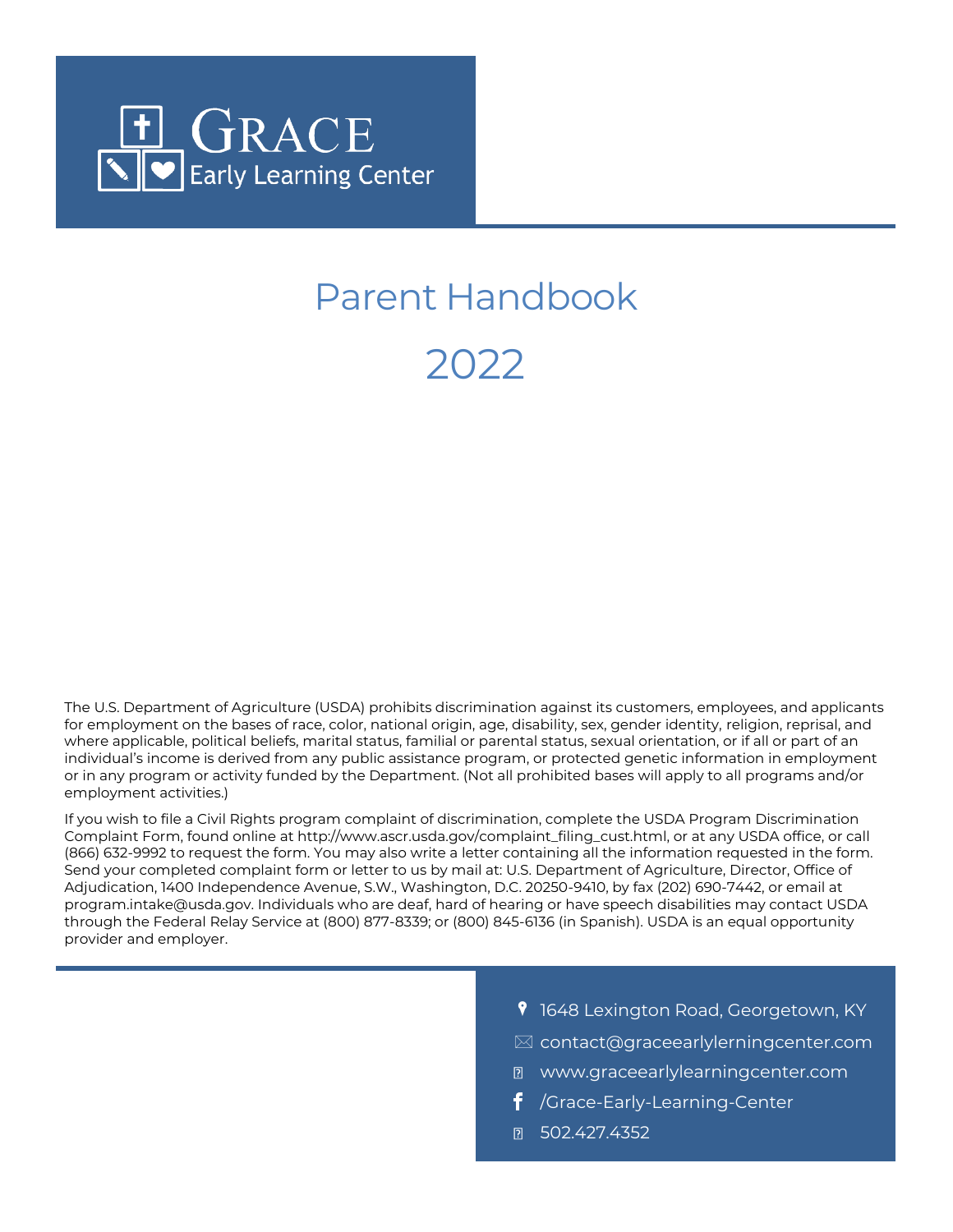

#### Parent Handbook

#### Contents

| Introduction to Grace Early Learning Center  1 |
|------------------------------------------------|
|                                                |
|                                                |
|                                                |
|                                                |
|                                                |
|                                                |
|                                                |
|                                                |
|                                                |
|                                                |
|                                                |
|                                                |
|                                                |
|                                                |
|                                                |
|                                                |
|                                                |
|                                                |
|                                                |
|                                                |
|                                                |

| Medication Administration Procedures 8  |  |
|-----------------------------------------|--|
|                                         |  |
|                                         |  |
|                                         |  |
|                                         |  |
| Child Abuse Prevention and Reporting 11 |  |
| Discipline and Challenging Behaviors11  |  |
|                                         |  |
|                                         |  |
|                                         |  |
|                                         |  |
|                                         |  |
|                                         |  |
|                                         |  |
|                                         |  |
|                                         |  |
|                                         |  |
|                                         |  |
|                                         |  |
| Parent Handbook Acknowledgement  19     |  |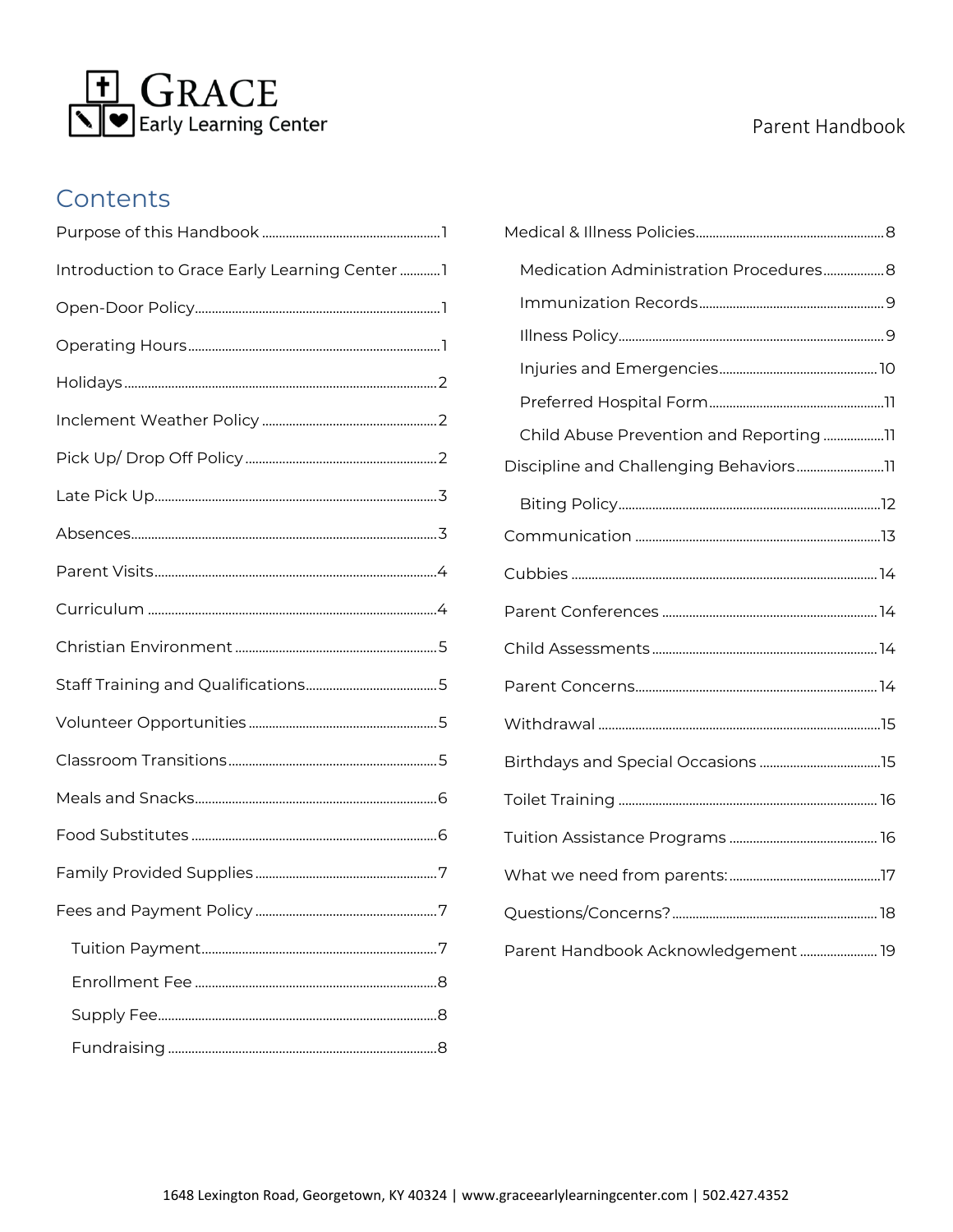

### <span id="page-2-0"></span>Purpose of this Handbook

This handbook provides parents with a clear, concise statement of the basic policies, procedures, and philosophy of Grace Early Learning Center. Although the handbook is not intended as a definitive statement on these subjects, it is written to answer the most frequent questions concerning the policies and procedures of the Center. It is important to realize these policies and procedures are formatted as a way to implement our goals in Christian education, as well as to provide a safe, orderly, efficient, and consistent approach to problems. Commitment to our children, parents, and staff enables the Center to run on a smooth and orderly basis.

Grace Early Learning Center reserves the right to make any changes, additions, or deletions from this handbook as situations arise that would warrant such modifications. When changes are necessary, parents will be informed in writing.

### <span id="page-2-1"></span>Introduction to Grace Early Learning Center

Grace Early Learning Center combines professional care with the love and nurturing of a family to become your child's home away from home. Our program is designed to care for your whole child, and meet their individual spiritual, emotional, social, intellectual, and physical needs in a Christian atmosphere.

Located on 62 acres of land, Grace Early Learning Center is a state-of-the-art facility featuring a childcentered program and qualified teachers and caregivers.

We thank you for choosing Grace Early Learning Center for your child's care and commit ourselves to maintaining high standards for you and your family.

## <span id="page-2-2"></span>Open-Door Policy

The administrative staff of Grace Early Learning Center maintains an open-door policy. You are welcome to visit at any time during operating hours. If you would like to meet with the Director, please call ahead to make sure she is in the office and that she can clear time to speak with you.

You are also welcome to visit your child's classroom. Please keep in mind that it may be hard for your child to see you come and go in the middle of the day. Children have the expectation that they are being picked up when they see their parents come into their room. Also, be please mindful that our Center-wide naptime is from 12:00 P.M. to 2:00 P.M. Please try to avoid picking up during these hours. When visiting classrooms and when picking up children, please be mindful of confidentiality concerning other children.

# <span id="page-2-3"></span>Operating Hours

Grace Early Learning Center is open Monday through Friday from 6:00 A.M. to 6:00 P.M. We are open yearround with the exception of the holidays listed below. Also, please note the inclement weather policy as, in extreme cases, the weather can affect the days or hours the Center is open.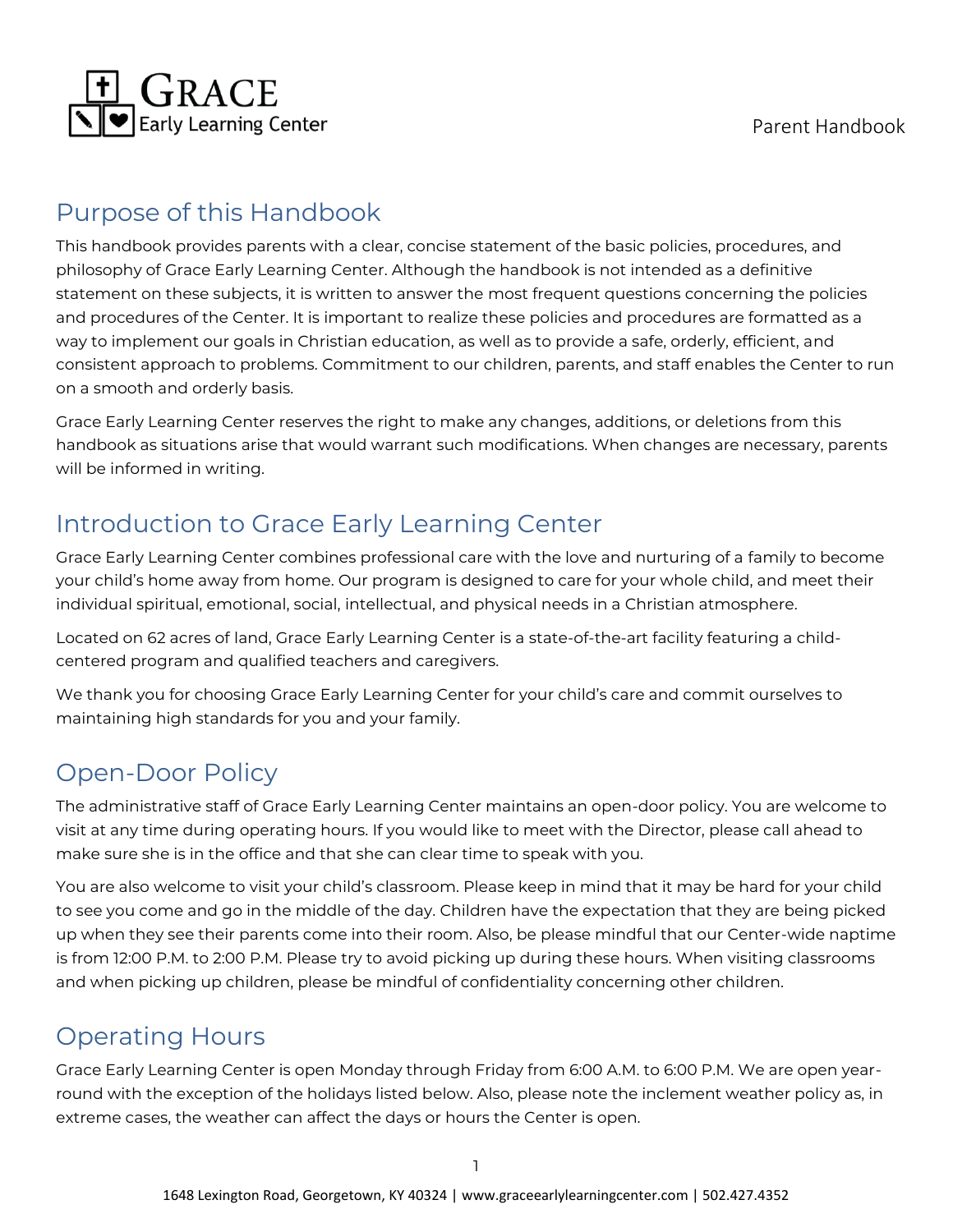

#### <span id="page-3-0"></span>Holidays

The following holidays will be observed so that the staff and children of the Center may spend these times with their families. Some holidays will fall on a weekend. If the holiday falls on a Saturday, we will be closed the Friday before. If the holiday falls on a Sunday, we will be closed the Monday after. Observed holidays include:

- New Year's Day
- Martin Luther King Jr. Day
- Good Friday
- Memorial Day
- 4th of July
- Labor Day
- Thanksgiving and the day after Thanksgiving
- Christmas Eve and Christmas Day

Two "In-Service" days (training for employees) to be announced

If a holiday falls on your child's scheduled day, you are still responsible for the tuition payment of this day as it is built into tuition. These days may not be substituted for other days.

### <span id="page-3-1"></span>Inclement Weather Policy

Grace Early Learning Center may open on a one or two-hour delay, or be closed in the rare instance where traveling in inclement weather would pose a safety risk to you, your child, or our staff. Additionally, if severe inclement weather occurs during the day and hazardous travel is predicted, the Center may close earlier than 6:00 P.M.

Should the weather cause a problem with the building, such as lack of heat, water, or air conditioning, the Center would not be open until such a problem is resolved. These types of closings are highly unlikely.

In the rare instance that the Center closes, opens late, or closes early, the information will be announced on local television channels, as well as be posted on Grace Early Learning Center's Facebook page. An email announcement will be sent to all parent email addresses on file. In addition, parents can sign up for text alerts via the HiMama App. In the event that extreme situations occur, and a decision can be made at night, it will be made by 8:00 p.m. If a decision to close GELC or have a delayed opening for weather is made in the morning, we will make every effort to make the decision by 5:00 a.m. and notify families as soon as possible. Please note that tuition is not credited due to inclement weather.

# <span id="page-3-2"></span>Pick Up/ Drop Off Policy

Children must be released to a teacher and may not be dropped off without an escort. All students are required to be dropped off no later than 10:00 A.M., unless the Director or teacher has been notified of a later drop off time due to an appointment or other extenuating circumstance.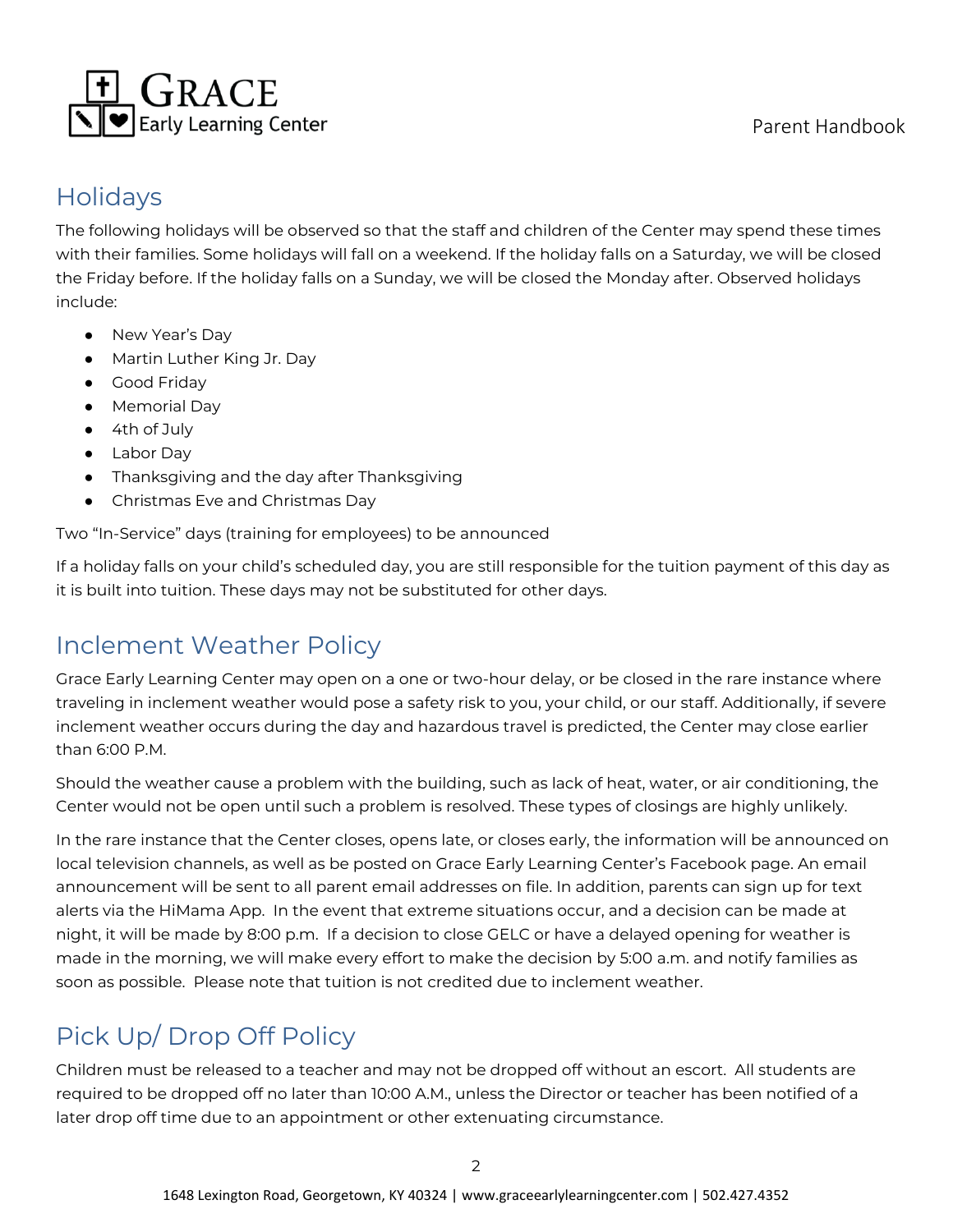Children thrive on routine. For this reason, we ask whenever possible, drop your child off at about the same time each day. By doing so, your child will enjoy time with his/her friends and participate in regular morning activities.

Your child will only be allowed to leave with persons listed on your child's registration form. If someone needs to be removed from or added to that list, an amended form must be put in your child's file. There can be no exception to this rule. For the safety of all of our children and to protect our staff, we must insist that the person picking up your child is listed in their file in the Director's office.

Any person other than a parent or guardian of the child must show their ID to the teacher before a child may be released. The teacher must then confirm that the person who is picking up the child is on the approved list for that child.

# <span id="page-4-0"></span>Late Pick Up

The Center closes at 6:00 P.M. We are required by law to call Family Services if your child is not picked up by 6:30 P.M. If you have had an accident, or an unavoidable situation, you must call GELC and speak with administration. You must contact the people whom you have listed on your child's enrollment form and make arrangements for them to pick up your child. People listed on your child's enrollment form with permission to pick up your child in emergencies should live within 30-45 minutes of GELC.

### <span id="page-4-1"></span>Absences

While not a requirement, please let us know if your child will not be attending GELC when expected. Our staff cares deeply for your child and appreciates being notified if they should not expect him/her that day. To maintain the teacher to child ratio, we are not able to allow children to substitute days in the events of illness or vacations.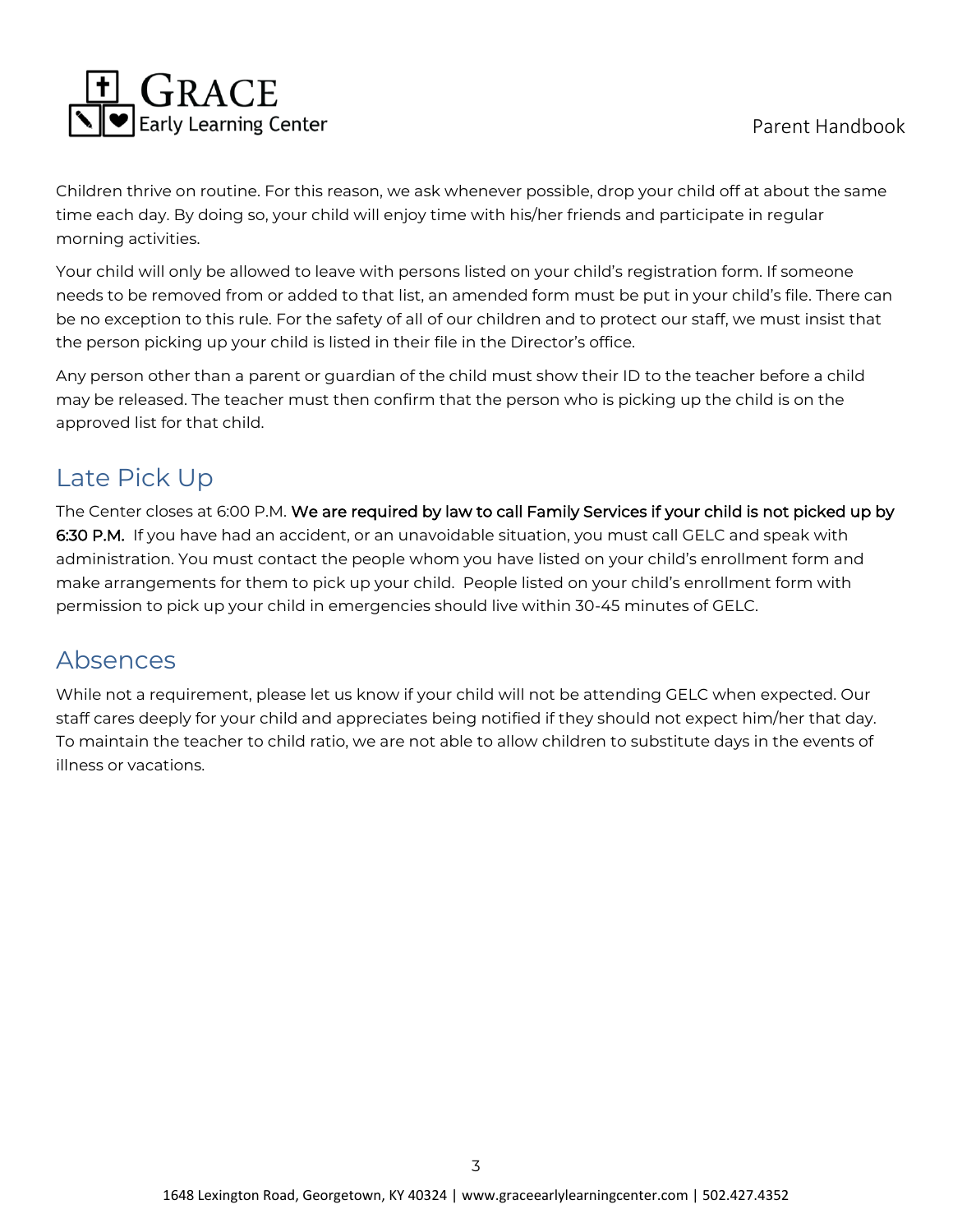

#### <span id="page-5-0"></span>Parent Visits

Parents are welcome to visit the Center at any time, but keep in mind that it may be difficult for a young child to cope with separating from a parent for a second time during the day. Children typically assume they will be picked up from the Center any time they see their parents. It is difficult for them to understand that, although you are leaving, they are expected to stay.

Please keep in mind that although custodial parents are welcome to visit the Center at any time, it is not an appropriate place for others (a non-custodial parent, grandparent, etc.) to visit your child. Please schedule 'visits' away from the Center. When visiting classrooms and when picking up children, please be mindful of confidentiality concerning other children.

Anyone who spends extended time in a classroom is required to have a medical exam, references, and a background check on file.

# <span id="page-5-1"></span>Curriculum

A quality curriculum is the difference between being a learning center and a daycare center. We have carefully selected and blended our curricula to create a rich environment conducive to learning, kindergarten readiness, and Christian character development that will last a lifetime. These curricula, in combination with our exercise, nutrition, rest, and play programs allow us to nurture your whole childmind, body and spirit.

As a part of a Christian education, we emphasize strong character and individual responsibility as we lead each child on a journey to become spiritually strong, self-disciplined individuals. Your child will receive the love, warmth and guidance of Christian caregivers, while receiving the eternal belief of Biblical lessons and character building exercises.

Our faith-based early childhood education curriculum is Essentials/Sunlight Kids. This curriculum is designed to engage children in developmentally appropriate activities while fostering Christian values.

We use Zoo Phonics to enhance your child's reading readiness. The Zoo Phonics methodology fully involves your child's eyes, ears, mouth, and body as they learn phonemic awareness, the alphabet and how to decode (read) and encode (spell/write).

We also use **Handwriting Without Tears**. This curriculum draws from years of innovation and research to provide developmentally appropriate, multisensory tools and strategies for our students. The program follows research that demonstrates children learn more effectively by actively doing, with materials that address all styles of learning.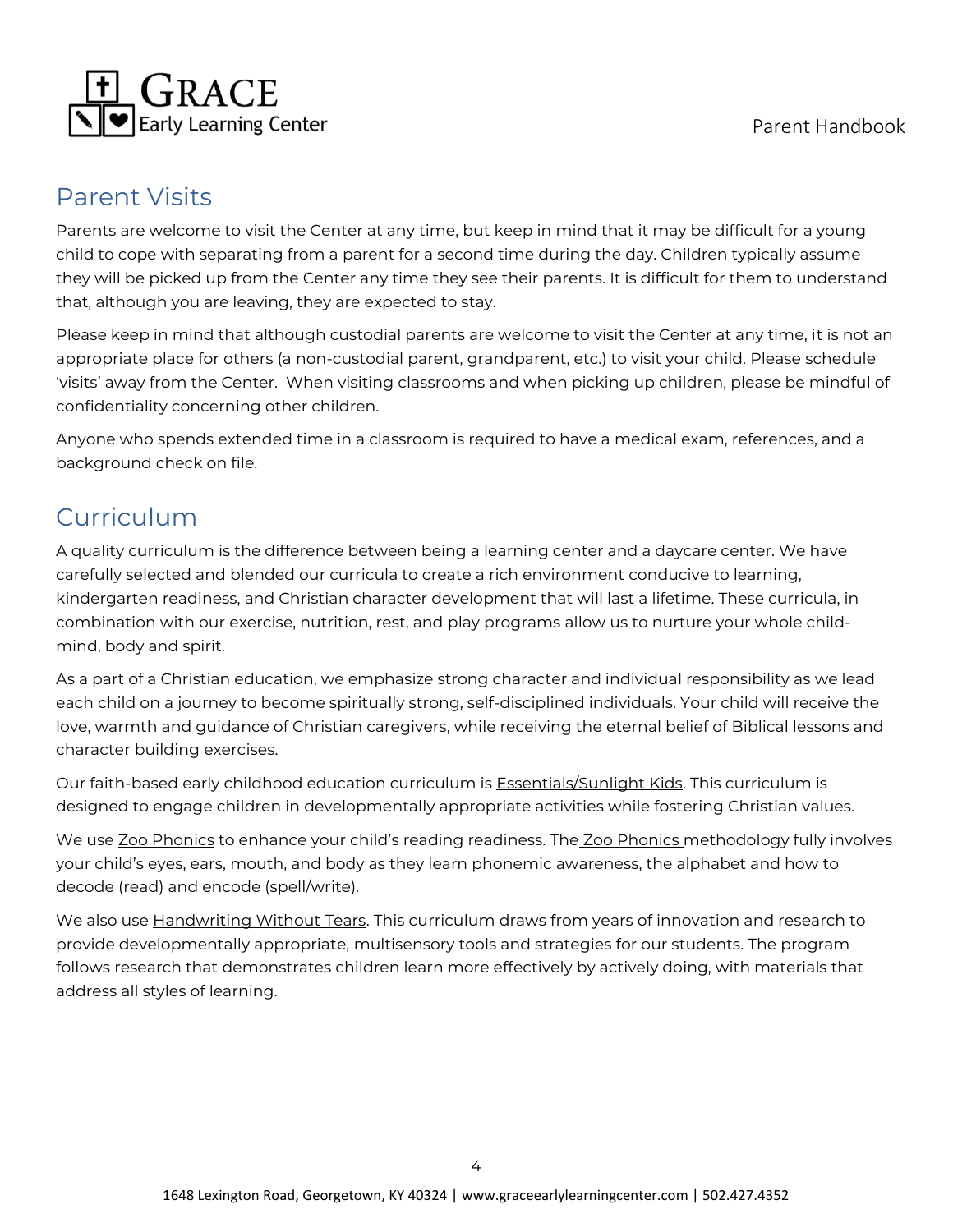

### <span id="page-6-0"></span>Christian Environment

Grace Early Learning Center offers Christian care and a Christian based education. Biblical principles are used in our everyday lives (i.e., praying before meals, discussing Jesus' teachings in our behavior and actions, treating one another with love and respect, etc.). Our Christian curriculum and environment will, when combined with your influence, help your child develop a strong Christian foundation that we pray will follow them all the days of their lives and help influence others for Christ.

# <span id="page-6-1"></span>Staff Training and Qualifications

Our Center is staffed by professionals, students and volunteers with varying degrees of education and experience. We strive to have at least one teacher in each classroom who has CDA certification or experience working in an early learning center. The CDA is a certificate earned by the successful completion of prescribed child development courses, observation hours in an early learning center, and the passing of a comprehensive examination. Staff members work with mentors and administrators to gain positive experience, as well as on-going training to develop and strengthen skills. All staff members are certified in CPR and First Aid. All adults, including staff, students and volunteers have criminal and Child Abuse and Neglect (CAN) background checks on file with the Director.

## <span id="page-6-2"></span>Volunteer Opportunities

We encourage parents to become involved with the program in some of the ways that are listed here. Some of the options include: reading to children, sharing a special interest or talent (music, art, cooking, etc.), helping with our fundraising efforts, donating items, etc. We realize that our parents are very busy working and/or going to school. We encourage your involvement, but also do not want to overburden you with high expectations, so it's up to you as to how involved you would like to become with the program.

We believe that, whenever possible, having additional adults to spend time with our children benefits all. Grace Early Learning Center is blessed to have volunteers from Grace Christian who donate their time to read books, go for walks, and sing songs with the children. Sometimes these adults only drop in every few weeks. They are familiar to your children, even though they may not be to you. Volunteers can be subject to background checks. When visiting classrooms and when picking up children, please be mindful of confidentiality concerning other children.

## <span id="page-6-3"></span>Classroom Transitions

Children transition from one classroom to the next based on age and milestone achievement. It's an important time for children and as such staff works to ensure your child eases into the new classroom. When possible, we will try to move children in groups of two or more. However, if your child has to move alone, know that they are moving into a classroom with former classmates who have transitioned before them. Also, please note that your children see the staff members throughout their days. They are not moving into a stranger's room. For all children, classroom transitions will take place on one day that will be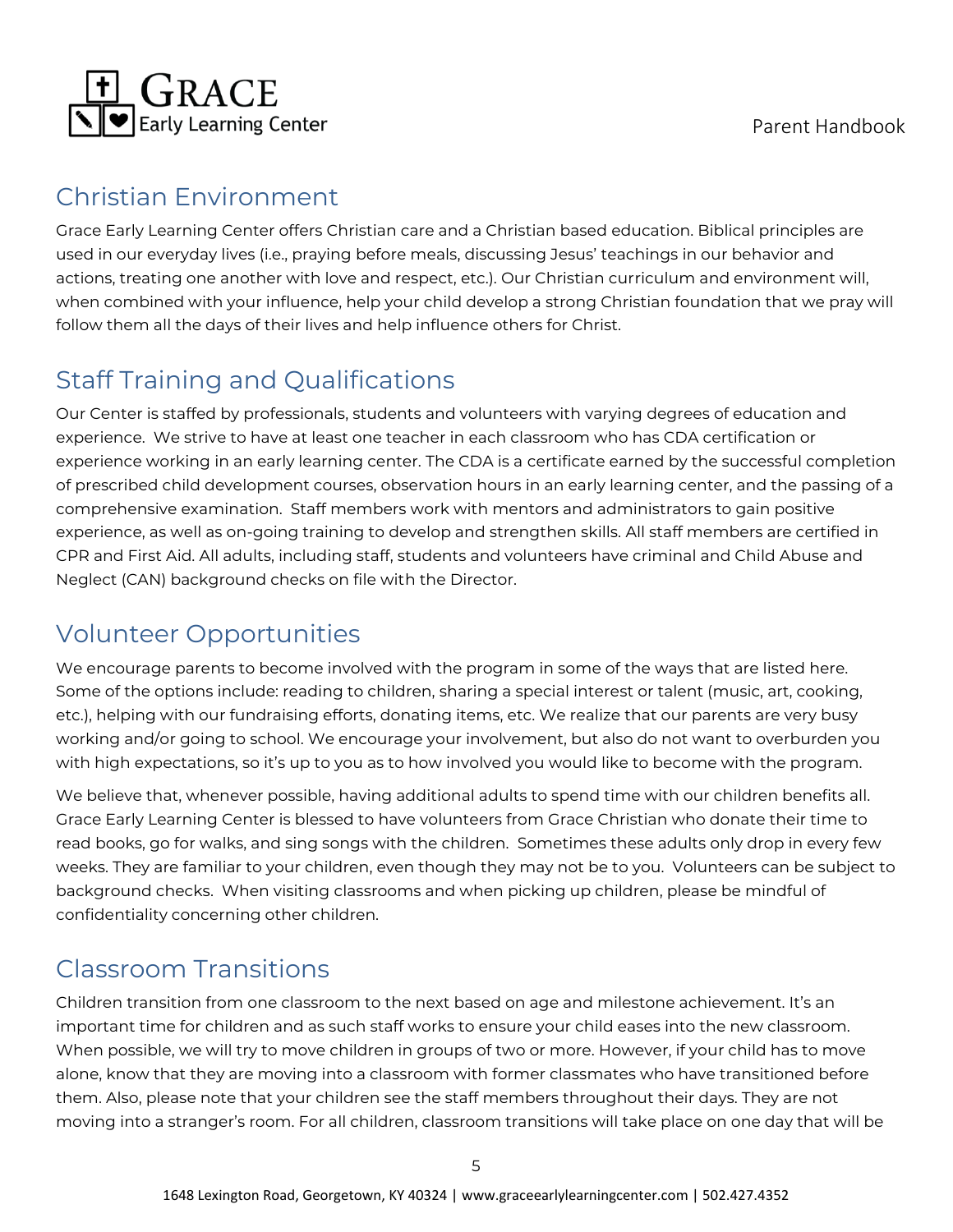

designated by our Administration. You will receive notification from the Center explaining the details of this process and when your child will be scheduled to transition to the next classroom.

This transition can be modified upon request at the discretion of the Director or Superintendent. There may be times based on health and safety when these steps will be altered. Parents will be notified when this occurs.

# <span id="page-7-0"></span>Meals and Snacks

One of the most basic requirements of any day care program is to provide adequate nourishment for each child. The Child and Adult Care Food Program provides guidelines for food preparation and service. Meals are available to all enrolled children.

Administrators and the cook at GELC work hard to provide meals and snacks that meet and exceed the nutritional requirements of the Federal Food Program.

GELC serves breakfast, lunch, and an afternoon snack to all children who are enrolled during the times those meals are served. Please ensure your child arrives before meal time or after having already eaten as it is very difficult for our staff to feed one child after the class has moved on to other activities. Meal and snack times are posted on the bulletin board in your child's room.

Parents are invited to join their child at meal time, but you must notify the classroom teacher at least one day in advance to be sure we have an adequate amount of food. We are, of course, required to serve the children first.

Food from home is NOT allowed to be brought into the classroom. If your child requires a morning snack or drink before arriving at school, it MUST remain in your car or can be thrown out upon arrival. If you wish to pack your child's lunch you must obtain approval from the Director.

Please Note: We are a nut free facility.

## <span id="page-7-1"></span>Food Substitutes

We are required by the Division of Child and Family Services licensing and the Child and Adult Care Food Program (CACFP) to provide all of the required meals throughout the day for children enrolled in our program. This means that parents are NOT allowed to restrict their child's diet while they are at the Center based on a child's disliked or presumed allergies. We do, however, allow food substitutes based on medical, personal, and religious reasons as explained further.

Any child requiring a special diet due to medical reasons MUST fill out our form regarding food allergies and intolerances. Specific foods to be avoided must be listed on this form and it MUST be signed by a medical doctor. The parent must then list an appropriate substitute for that food. Unless we have a doctor's note your child will be served all of our food components, including milk.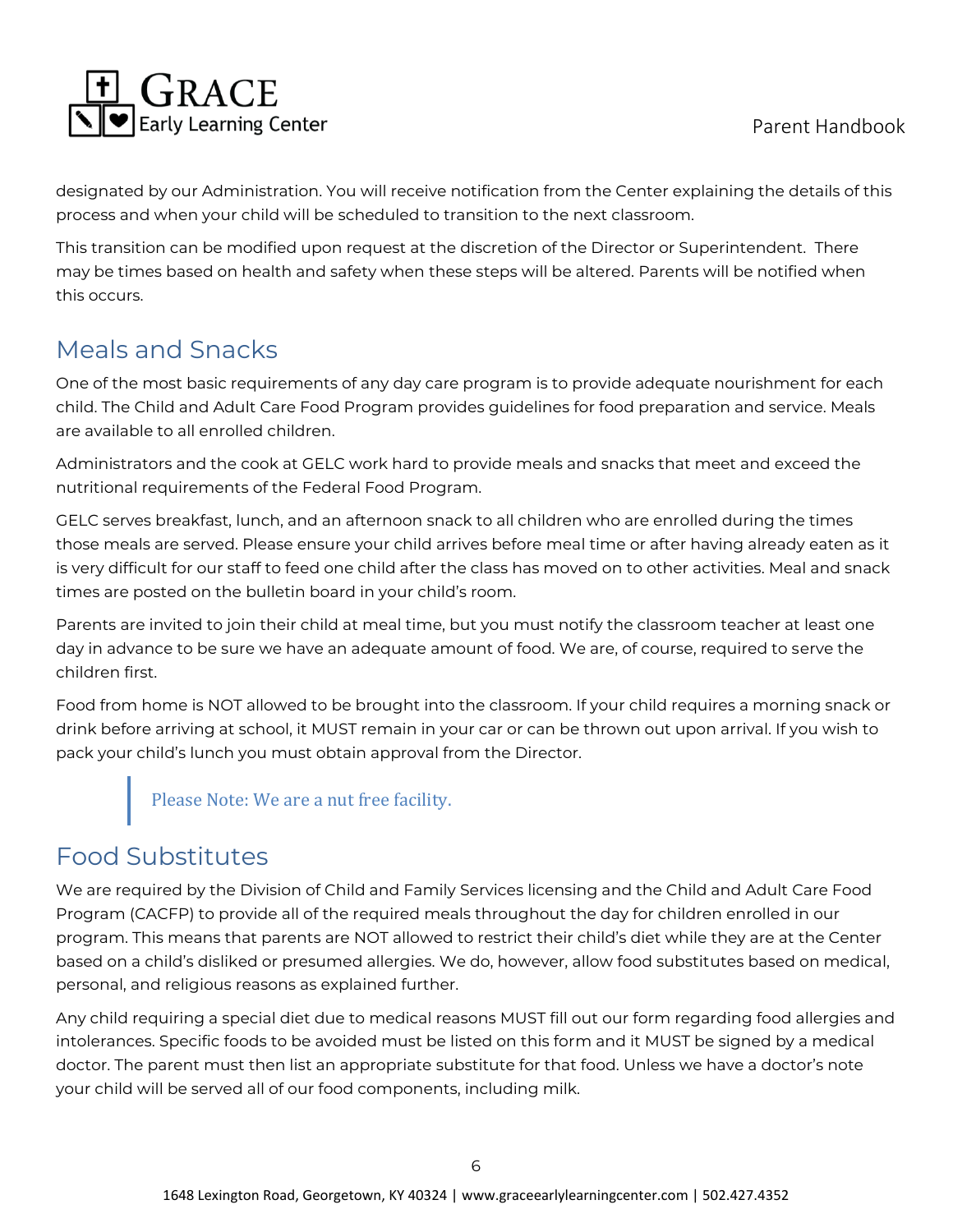

Please Note: According to the CACFP, soy milk is not considered a credible source of milk. To be credited, milk must be pasteurized and meet state and local standards for fluid milk. All milk should contain vitamins A and D at levels specified by the FDA. Soy milk is creditable only if used as a substitution because of medical or other documented dietary needs. A statement signed by a medical doctor must be on file for a child being served soy milk.

# <span id="page-8-0"></span>Family Provided Supplies

Depending on the age of the child, parents are asked to provide some personal supplies. Infants, for instance, will require diapers, wipes, rash ointment (optional and require a signed medication authorization form), and formula and/or breast milk. The list of supplies your child will need will be given to you prior to your child's first day at the Center.

All children must have two sets of clothing in their cubbies. We will send home reminders as the seasons change so parents can update the clothing according to size and climate.

All children, above the age of 1 year old, are required to wear shoes while attending GELC. It is recommended that shoes are closed-toed and do not have open backs. Additionally, children need to be dressed weather appropriately because of outdoor play time. Please send your child with a seasonally appropriate coat because they will have outdoor play time, weather permitting.

# <span id="page-8-1"></span>Fees and Payment Policy

#### <span id="page-8-2"></span>Tuition Payment

Tuition is due MONDAY of each week. Tuition will be automatically drafted out of your account Monday of each week that your child is enrolled in our Center. If a check is returned due to non-sufficient funds, there will be a \$28 fee assessed to your account. This information is indicated on the "Authorization Agreement for Direct Payments" form provided to you at the time of enrollment. You may choose to pay weekly, biweekly or monthly.

If tuition is NOT received by WEDNESDAY, a late fee of \$5 per day will be assessed and a written note will accompany the child home. If payment is not received by the following Wednesday, your child will be disenrolled from the Center.

If you are in a situation in which you are not able to make your childcare payments, please speak with the Director. It is never our wish to terminate a child's enrollment in the Center. We are all working together for the good of your child. Communication is key in these situations.

Tuition fees are based upon enrollment, not attendance. Fees must be paid whether the child is in attendance or not.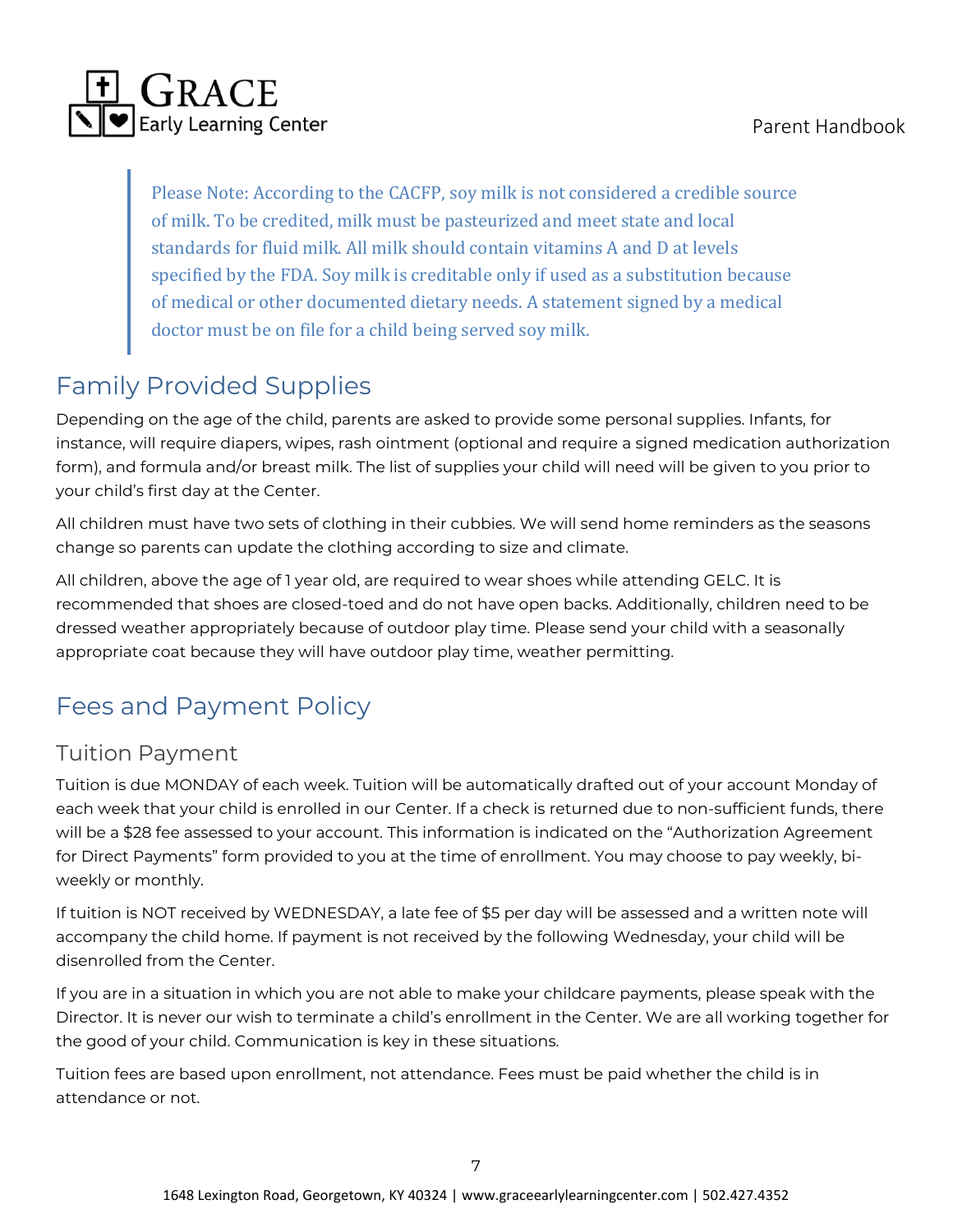

We do not offer a sibling discount. However, we do offer a discount to those who prepay tuition. If 6 months of tuition is paid in advance, we offer a 2% discount. If 12 months of tuition is paid in advance, we offer a 3% discount.

#### <span id="page-9-0"></span>Enrollment Fee

A non-refundable enrollment fee of \$50.00 is charged at the beginning of a child's enrollment. This charge is per child and is a one-time fee. If there is a wait list at the time of your enrollment application, the enrollment fee will be processed to add your child to the waitlist.

#### <span id="page-9-1"></span>Supply Fee

A recurring yearly supply fee of \$50.00 is due the first week of September. This supply fee is used to support your child's teacher in effectively and creatively implementing the curriculum in the classroom. By having this money available, your child's teacher can add dimension to your child's learning experience.

If your child is enrolled between January 1-July 31 a supply fee of \$25.00 will be assessed at the time of enrollment. If your child is enrolled between August 1-December 31 a supply fee of \$50.00 will be assessed at the time of enrollment.

#### <span id="page-9-2"></span>Fundraising

Fundraising is often a topic that makes parents feel uncomfortable. After all, you are paying for your child's care, so you may question why you should get involved in fundraising. While you pay for your child's care, we make every effort to provide a facility and experiences for your child that will leave a lasting impression on him or her. We want your child to leave the Center not only ready for kindergarten, but with a thirst for knowledge and a fascination with discovery. Creating such a program is costly. Therefore, from time to time, we may participate in various fundraising programs. We encourage you, as parents, to support us so we can all enhance the education of our children.

# <span id="page-9-3"></span>Medical & Illness Policies

#### <span id="page-9-4"></span>Medication Administration Procedures

Whenever possible, parents need to administer ALL medicine to their children at home. Many medications can be administered twice daily, which means it can be taken at home rather than at the Center. Always check to see if this is possible for your child's medical condition.

If medicine MUST be administered at the Center, the following policy applies.

Medication that needs to be given to a child by a teacher MUST be in the original, labeled, doctor prescribed bottle. Over the counter medication may ONLY be administered if we receive a signed note from your child's physician with the following information: child's name, name of prescribed medication, explanation of condition requiring medication, date, and dosage.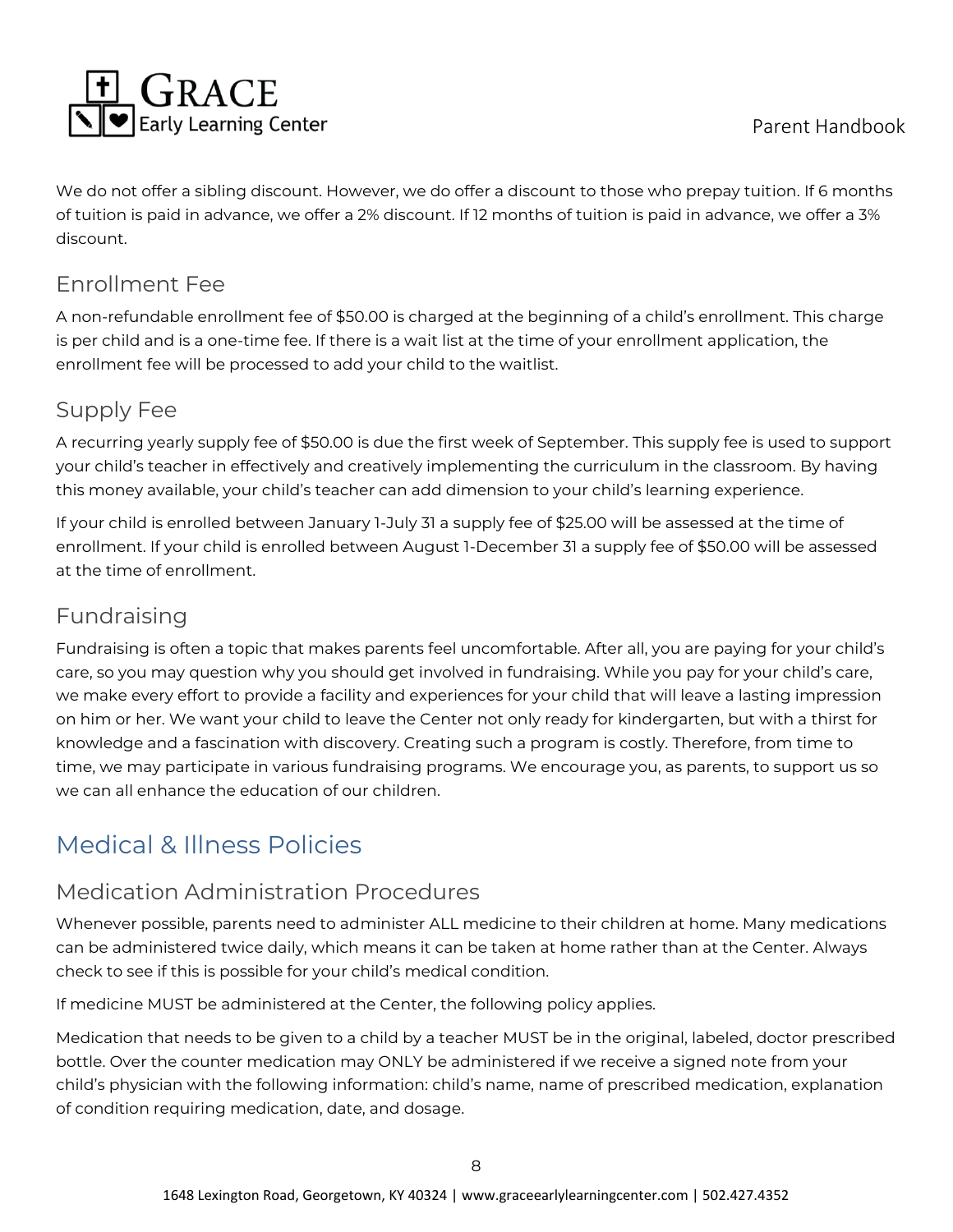

Medication will be kept in a locked box in the child's classroom.

A "Medication Administration" form must be filled out and signed by the parent daily. This applies to creams and ointments, as well.

Fever-reducers, such as Tylenol, CANNOT be administered by our staff for the purpose of reducing a fever, and should not be given to a child for that purpose just prior to attending our Center. Please inform your child's teacher if your child is on any kind of daily medication.

#### <span id="page-10-0"></span>Immunization Records

Our Center requires all enrolled children to have a physical examination signed by a physician. An up-todate record of immunizations is also required. A medical form with all of the above information MUST be on file before a child will be allowed to attend the Center. The immunizations must be kept current or the child's enrollment will be terminated. This is a legal issue, and not one that we are permitted to bend on.

You are required to provide us with a new copy of your child's immunization record upon expiration. The expiration date must be included on the form. Immunizations must be on a Kentucky form and be signed by your child's physician.

Please contact the Director should you need a Medical Exemption Certificate.

#### <span id="page-10-1"></span>Illness Policy

#### The following protocols have been reviewed by WEDCO Health Department.

Please keep your child home if he/she has been ill during the night or in the morning and has active symptoms as listed below. Your child will be sent home from the Center when exhibiting any of the following symptoms:

- Diarrhea- stool frequency exceeds 2 stools above normal during the day or if causing accidents
- Persistent cough- interrupting or interfering with their participation
- Fever- 100.4 degrees or higher (must be fever free WITHOUT medication for 24 hours before returning)
- Vomiting- more than twice in 24 hours (child must have gone 24 hours since last time they vomited)
- Unexplained rash
- Chronic earache- this does not include ear infection currently under treatment
- Scabies, head lice, and other insect infestation- child must be knit-free before returning
- Strep Throat (require 24 hours on medication and fever free before returning)
- Pinkeye/conjunctivitis (require 24 hours on medication before returning. WEDCO recommends 3 days)
- Any other contagious diseases (TB, impetigo, chicken pox, whooping cough, mumps, hepatitis A, measles, rubella, shingles, herpetic gingivostomatitis, etc.) unless otherwise directed by a doctor
- Any general symptoms that keep them from participating in regular activities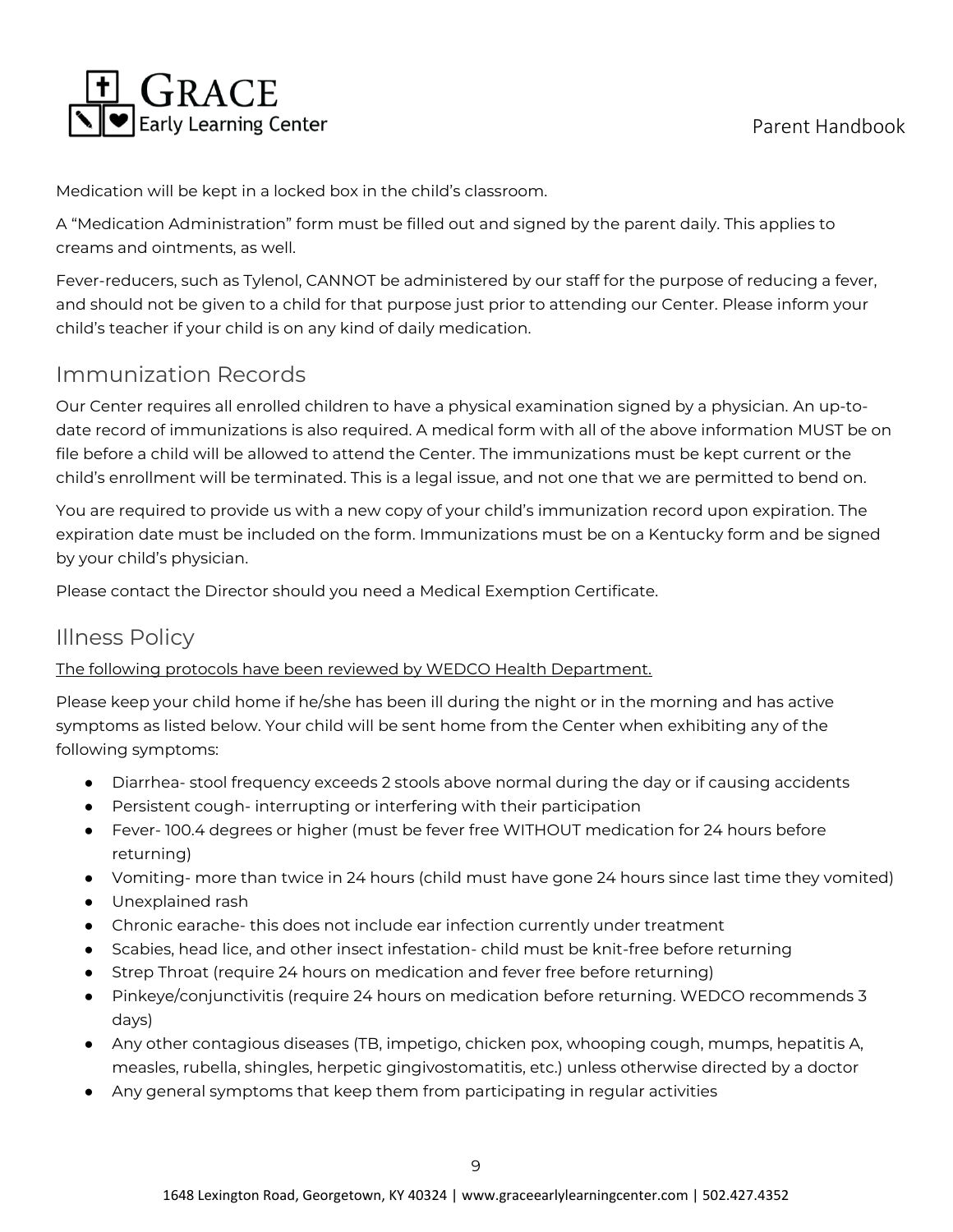

It is not our intent to allow children who are truly sick to stay at the Center, but it is also not our intent to exclude children who are only mildly ill. We rely on parents to make good decisions regarding your child's health, so please do not send your child to the Center if they are sick. The staff will assess and monitor the health of all children in the Center and will need to decide if a child is too ill to attend. Please provide teachers with accurate information about your child's health so they can make the best decision for the welfare of your child, as well as the other children in the Center.

We understand it can often be difficult to determine the seriousness of the situation when a child is not feeling well. We tend to look for signs of a child getting better verses feeling worse. We encourage you to consult with your physician, as well as our staff, to help you determine if your child is too sick to attend.

Every situation is different, but we use three criteria to determine if a child needs to be excluded:

- − The illness prevents the child from participating comfortably in our daily routine and activities.
- − The illness results in a greater need for care than the childcare staff can provide without compromising the health and safety of the other children.
- − A fever is accompanied by any of the symptoms or conditions previously listed.

If a child becomes ill while at GELC, the child's parent(s)/guardian(s) will be notified immediately by phone. It is imperative for all parents to provide us with accurate contact and scheduling information, so we can access you during the day. If a parent cannot be reached, we will contact someone on your emergency list. ( If we determine your child is too ill to stay, parents are expected to pick up their child within one hour, or sooner for a child with a high fever.) People listed on your child's enrollment form with permission to pick up your child in emergencies should live within 30-45 minutes of GELC.

We will sometimes notify you of a low-grade temperature or the first incident of vomiting or diarrhea with a courtesy phone call or email. In this case, your child will be allowed to remain at GELC unless signs of worsening symptoms.

> Please notify the Center if your child has a communicable illness such as chicken pox, pink eye, strep throat, ringworm, etc., so that we can post a note informing others of their exposure to the illness. As always, your child will never be named by name.

If your child has been placed on antibiotics, they must be on medication for 24 hours before they are considered to be non-contagious. It is safe for your child to return to school after he/she has been on antibiotics for 24 hours. They must be fever and Tylenol free.

In all case of decision making for illnesses as it relates to ability for child to attend GELC are subject discretion of GELC Director/Administration

#### <span id="page-11-0"></span>Injuries and Emergencies

Our teachers work hard to shadow the children in their care to prevent injury, but occasionally children may get a bump or bruise. In these cases, the child's injury will be evaluated by the teacher and appropriate first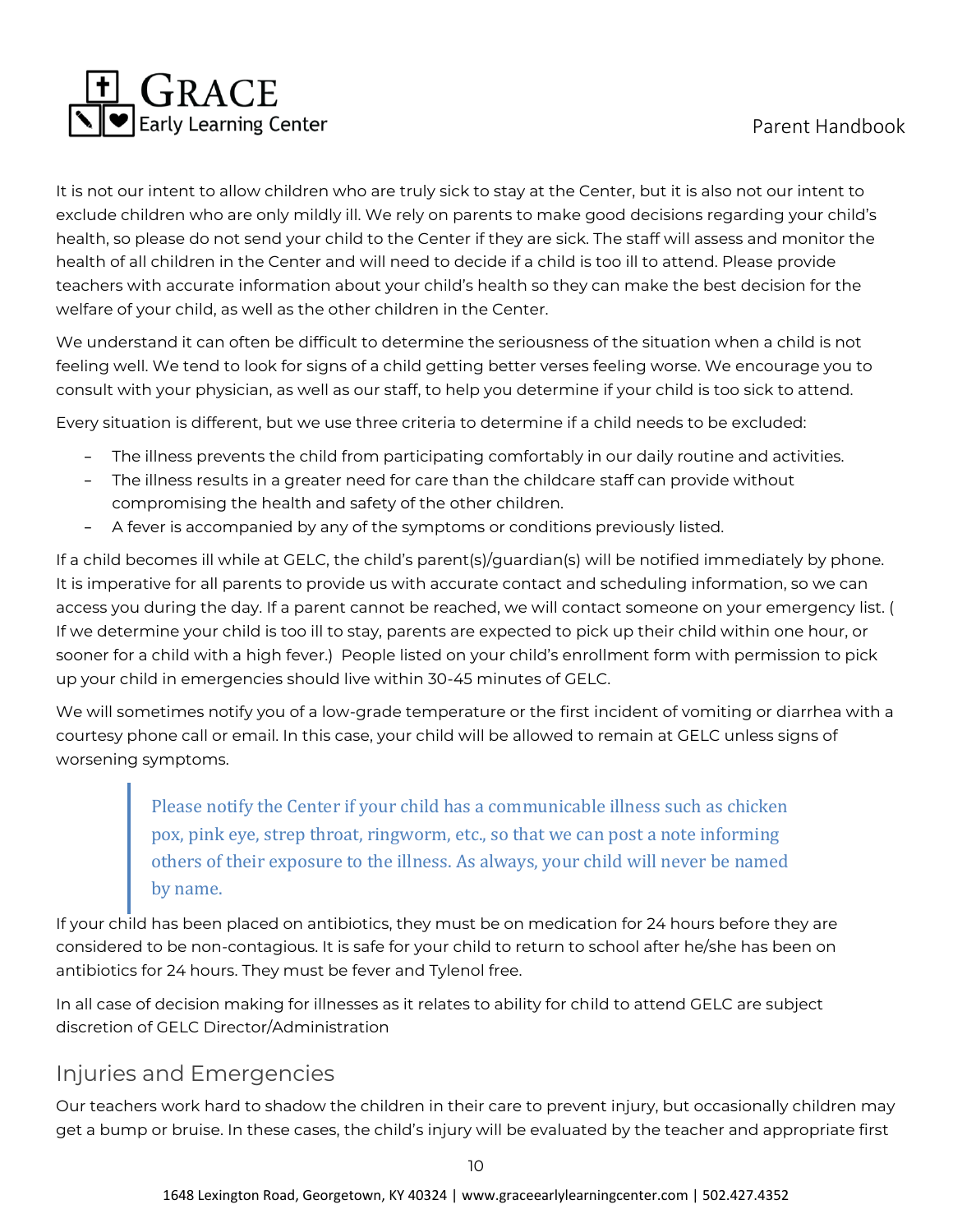

aid will be administered. Often the remedy consists of washing the area with soap and water, applying an ice pack or bandage, and some TLC. In cases where additional first aid is required, you will receive a call to let you know about the situation. Any accident or injury will be documented, and a copy of the report will be signed by the Director, and will also need to be signed by the adult picking up the child. A copy of the report will be sent home with the child and the original will remain in the child's file. The People listed on your child's enrollment form with permission to pick up your child in emergencies should live within 30-45 minutes of GELC.

#### <span id="page-12-0"></span>Preferred Hospital Form

In the case of a severe injury (anything requiring first aid beyond the capabilities of the Center), emergency personnel will be called first. Parents will be called next. If parents cannot be reached, calls will be made to the individuals listed on your Emergency Information card. A staff person who is familiar with your child will accompany your child to the hospital and wait until you or an emergency contact person arrives.

## <span id="page-12-1"></span>Child Abuse Prevention and Reporting

In everything we do the care and welfare of the children in our Center is our primary concern. From time to time information will be sent home with children in an effort to educate the public in the prevention and detection of child abuse. This information is available upon request at any time.

By Law, staff of Grace Early Learning Center have a "duty to report." GELC staff will notify the local children's protection agency if there is a suspicion of child abuse or neglect.

# <span id="page-12-2"></span>Discipline and Challenging Behaviors

Our staff uses constructive and positive techniques when disciplining. These include redirection, anticipation, modeling, natural consequences, elimination of potential problems and teaching children to resolve conflicts on their own in an appropriate way. It is our staff's responsibility to teach children the proper behavior and not punish the child for undesirable behavior.

Removal from the group will be used in severe situations (hurting someone, persistent disruptiveness) or when the child needs to gain control and observe the positive interactions of others.

> Under the discretion of the administration of GELC, if a child is deemed to display an unprovoked act of aggression (biting, hitting, kicking, etc.) toward another child or staff member, he/she must be picked up within 30 minutes of our phone call.

If a child demonstrates consistent aggressive behavior or discipline problems there will be documented observations done by the teachers and all of our procedures will be followed. When we feel we have exhausted all of our abilities to control the behavior, we will require a parent teacher conference to discuss the situation and/or behavior. At that time there will be a follow-up meeting set for two weeks later to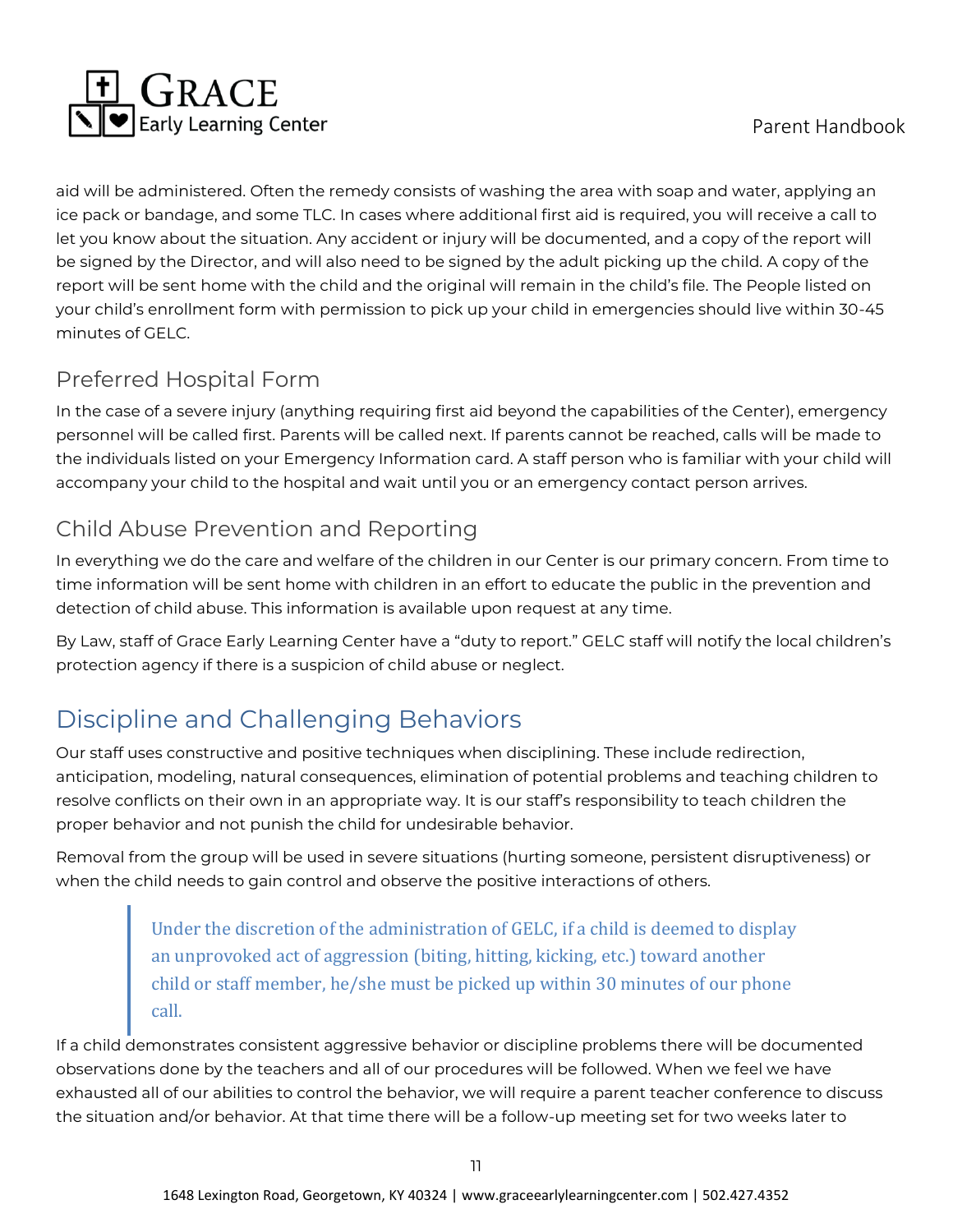

discuss any progress, alternatives, etc. If behavior has not improved or has gotten worse, and if the teacher and director feel it is necessary, a professional referral will be recommended. This will be done only after we have exhausted all our abilities and it is in the best interest of the child to receive outside help. If a referral is made, the family will be given two weeks to seek professional help. If professional help is not sought during that time, alternative childcare arrangements must be made. If professional help is sought and no improvement in the child's behavior is observed, then alternative childcare arrangements must be made.

No child will be punished by corporal punishment or verbal abuse. Children may not be yelled at, spanked, or threatened to be spanked while at the Center.

The following behaviors are prohibited at the Center:

- − Corporal punishment, including hitting, spanking, swatting, beating, shaking, pinching or other measures intended to induce physical pain or fear.
- − Threatened or actual withdrawal of food, rest, or use of the bathroom.
- − Abusive or profane language.
- − Any form of public or private humiliation, including threats of physical punishment.
- − Any form of emotional abuse, including shaming, rejecting, terrorizing, or isolating a child.

It is also our policy to handle discipline situations that may arise with the children while they are at the Center, according to our stated philosophy. If a parent has concerns regarding another child's behavior, we ask that you discuss your concern with the appropriate teacher.

Under NO circumstances should parents approach a child or his/her parents in an effort to deal with the situation themselves. Such actions are considered inappropriate and detrimental to GELC as a whole. Please speak with the classroom teacher or Director if any such issue should arise.

#### <span id="page-13-0"></span>Biting Policy

It is not out of the ordinary for young children between the ages of 10 and 30 months of age to go through a period of biting. Biting occurs for a variety of reasons. Some of the most common reasons young children bite are due to: teething, a lack of ability to communicate, frustration, being overly tired or overly hungry, and/or need for more attention. It is highly likely that all children between these age ranges will either bite or be bitten at some point (often more than once) while in a child care setting.

On the other hand, it is required by the Department of Social Services Child Care Licensing Division that GELC maintain a safe and healthy environment for ALL children in care.

Our teachers and administrators work closely and quickly to extinguish the undesirable behavior by following these guidelines for children who have been identified as having a biting habit:

- − If your child bites 2 times (if the skin on the other person is not broken) on any day, then your child will be sent home for the remainder of that day.
- − If at any time skin is broken due to a bite, then the child will be asked to go home immediately.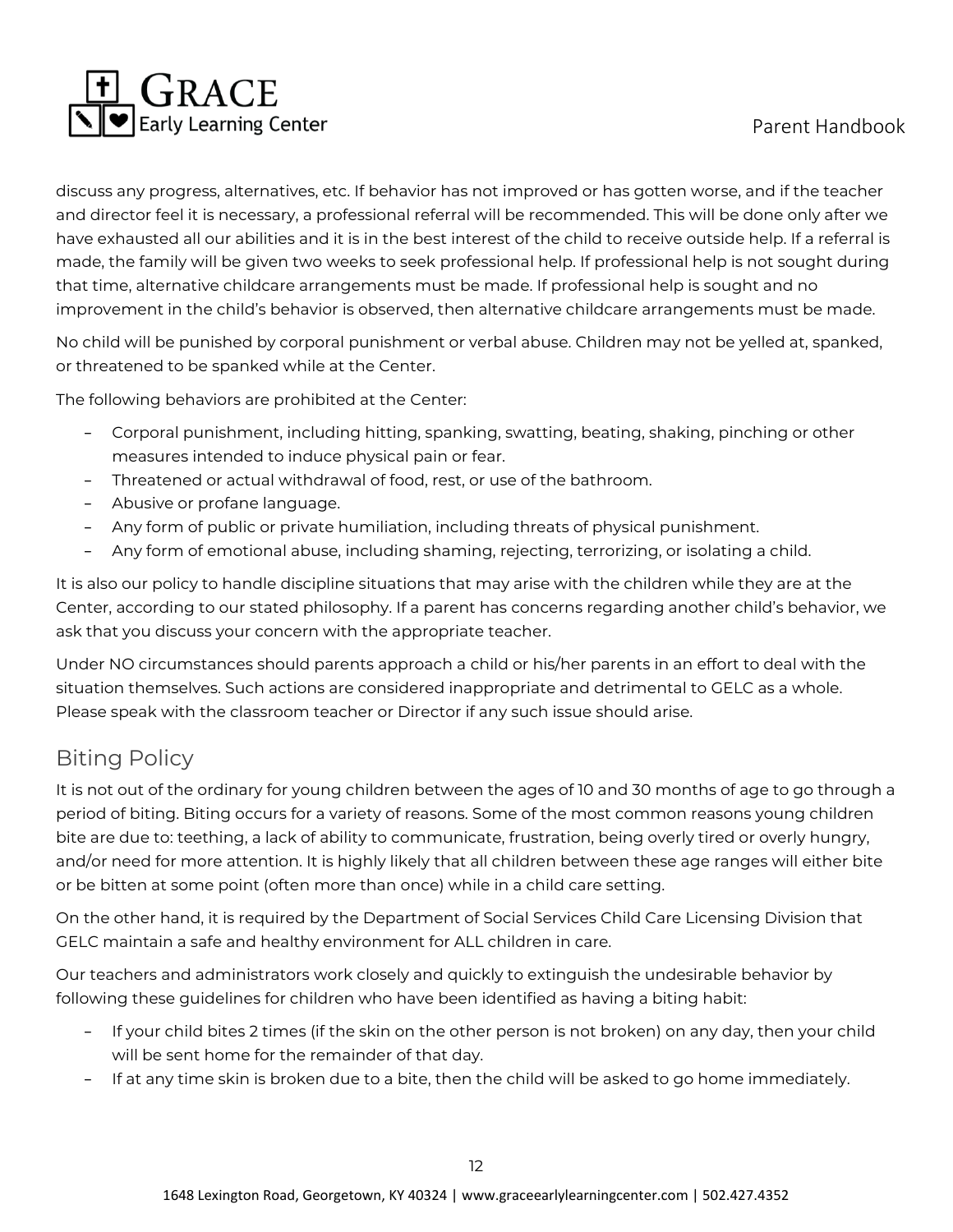

- − If a child has been required to leave the facility for the above-mentioned reason twice within a fiveday period, a parent/teacher/director conference will be held. During this conference, a formal plan of action will be developed.
- − After the parent/teacher/director conference, if improvement is not seen, the parent will be required to temporarily withdraw the child from the Center.
- − After the temporarily withdrawn child returns, if improvement is not seen, the child will be required to disenroll from our Center.

This is not something that GELC likes to do and please know that this would be a last resort.

Some things that GELC will do to minimize biting are:

- Shadowing the biter so that s/he is always near the providers or within arm's reach.
- − Providing lots of language such as "biting hurts" and "we use our teeth for food"
- − Provide either a teething ring, soft toy, etc. for those who need something to chew on.
- − Provide supportive information to parents who are worried about their child biting and offer suggestions of how to stop the biting habit.

#### <span id="page-14-0"></span>Communication

We value our relationship and communication with parents, as we serve as partners in the care of your children. We encourage you to let us know anything that might help us work with your child such as a move, developmental or medical needs, the birth of a baby, divorce or separation, death in the family, a new pet, etc. All are examples of information that can be helpful to us. Teachers will share information with you about your child's day. As we work together to support your child as best we can, we want parents to be aware of what we are doing in the classroom as it pertains to your child.

A monthly newsletter is shared by your child's classroom teacher(s) to provide information concerning GELC curriculum, policies, announcements, and general information about young children. We also try to inform you of church events. Please read these newsletters so you can remain informed about Center policies and procedures.

Confidentiality of information is a very important aspect of our program. Sometimes we encounter situations such as a parent who expresses a concern about another child's behavior. This typically happens during parent conferences. Although we understand your concern for the welfare of your child, we cannot discuss detailed information about other children and families with you. Please keep in mind that children develop at very different rates and it is not realistic to expect all children to 'behave' that way you expect them to. What is disturbing to one parent may not be as upsetting to another. As professional staff, we have to decide what behavior is unacceptable and beyond what is considered typical for that age. Please know that we are always working with individual children and families, but we cannot disclose this information with you. Parents need to be assured that we don't discuss their child's development or progress with others, so this applies to your child, as well.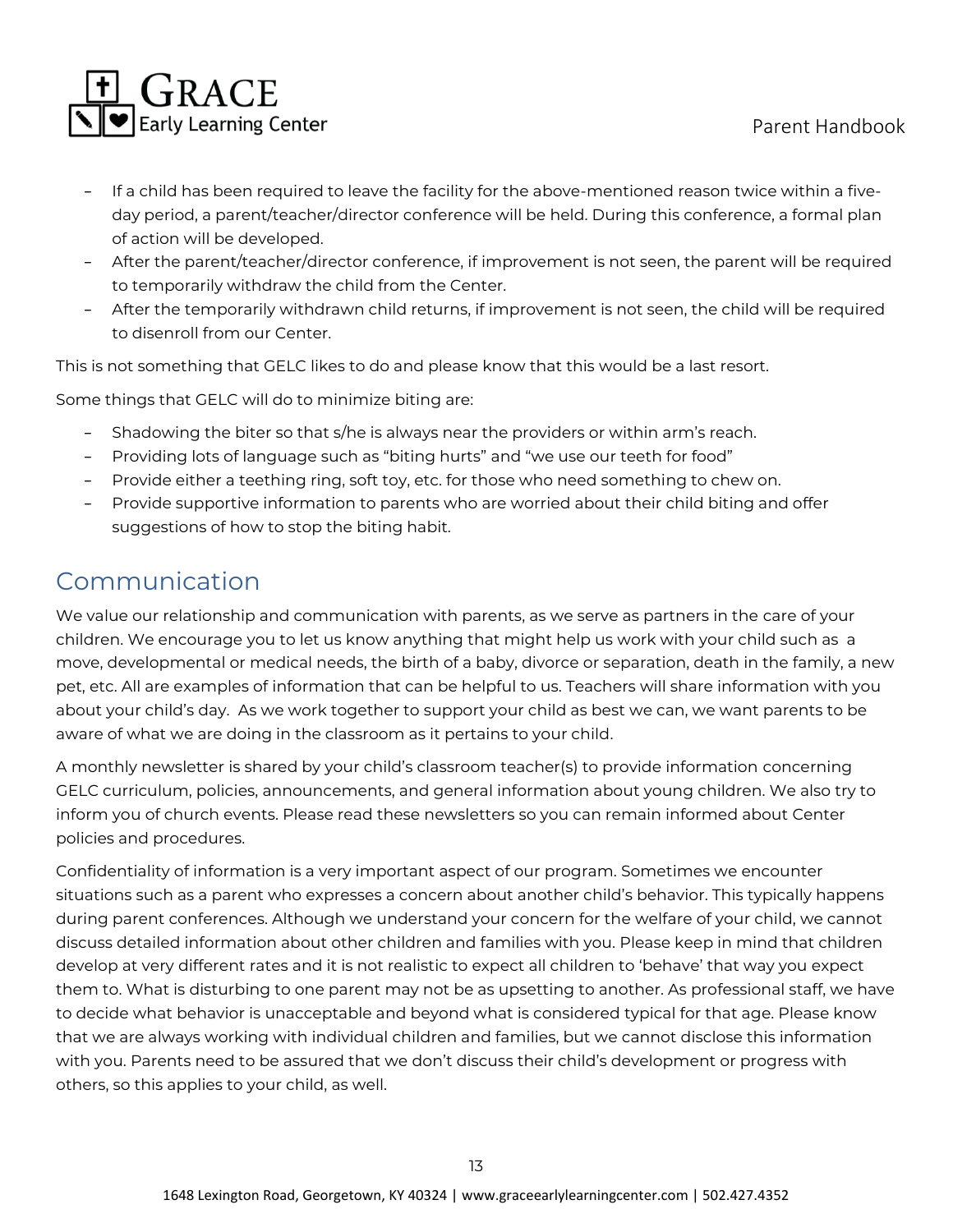

Only staff who have a 'need to know' will receive information that is deemed confidential. It is very rare that we share family information with student workers or volunteers unless safety is an issue. Only professional, full-time administrative and teaching staff will have access to your child's file. Children's assessment records are kept in each child's file which is stored in a locked cabinet in the Director's office. Only teachers within your child's classroom will review your child's assessment information.

# <span id="page-15-0"></span>Cubbies

Every child has a folder and cubby located in their classroom. Please check these areas daily for artwork, projects, Center information, teacher communications, soiled clothing, etc. Please remember that folder pockets are for staff use only. If a parent wishes to distribute information or invitations, they must first receive permission from the Director.

# <span id="page-15-1"></span>Parent Conferences

Parents are invited to speak with classroom teachers or the Director at any time concerning Center matters or your child's development. It is best to talk directly to your child's teacher if you have concerns regarding your child or your child's classroom. If you have concerns about a staff member, Center policy, or procedure, please speak to the Director.

We strongly encourage all parents to sign up for a conference at the designated time during fall and spring conferences. A parent conference MUST be held whenever a parent, teacher, or Director feels it is necessary. Failure to meet with the Center staff regarding your child's well-being could be grounds for dismissal.

# <span id="page-15-2"></span>Child Assessments

Your child's teacher will complete a Brigance Early Childhood Screening on your child within 90 days of enrollment. The Brigance Early Childhood screens skills that are critical predictors of school success, including physical development, language, academic/cognitive, self-help, and social-emotional skills.

Brigance Early Childhood Screenings are conducted three times a year, and Brigance reports are sent home to parents after each screening.

Student classroom progress reports/report cards will also be provided to parents at scheduled times.

### <span id="page-15-3"></span>Parent Concerns

As a childcare center we are a community of children, parents, and staff all interacting and sharing our lives together. In a community, people work closely together and hopefully interactions are positive, helpful, kind, and understanding. Yet it is to be expected that from time to time, people will experience some conflict, concerns, and difficulties.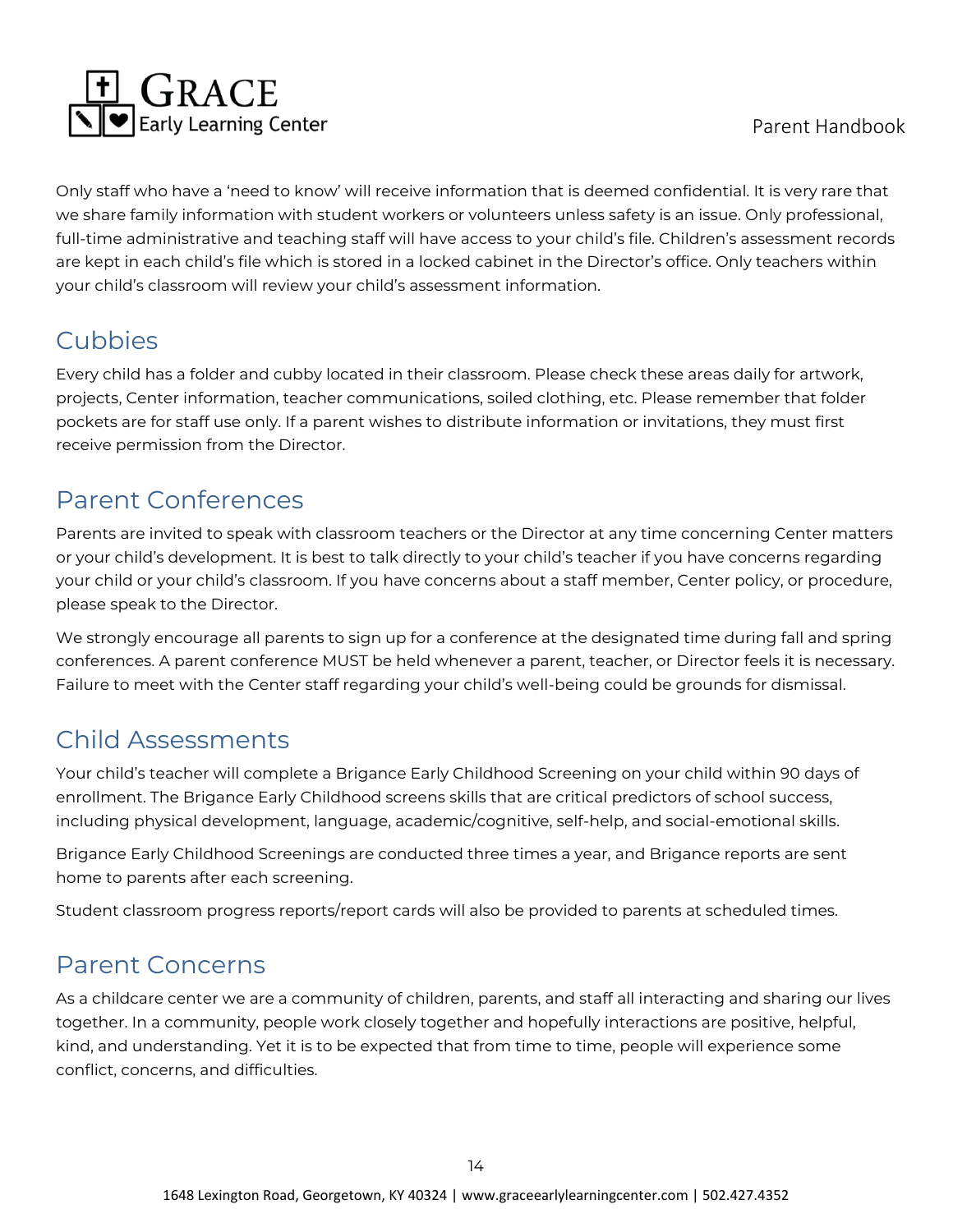

We recognize that parenting is one of the most difficult, intense, and rewarding experiences in your life. We want you to share your thoughts, hopes, and dreams for your child. You want what is best for your child, and we know it is your job to advocate and protect your child.

As a staff, it is our goal to offer your family the best child care services possible. In order to meet our goal, we need your input, your suggestions, your questions, and your concerns.

When you have a concern please remember:

- Teachers want the parents to feel very satisfied with the care their child is receiving.
- − You should talk to the teachers directly whenever possible. If you feel comfortable, ask your child's teacher first about any concern regarding your child or their classroom. Teachers prefer that you talk to them directly, but they do understand if you would prefer to talk with the Director.
- Please realize that if you have a concern with a teacher, the Director will need to investigate and talk with the teacher directly about your concern and deal with the issue in a straightforward manner so that the teacher can improve her performance and/or correct any mistakes.
- − It is our expectation at GELC that no teacher holds a "grudge" against your child after you have expressed a concern. Retaliation toward a student will not be tolerated at GELC.
- − Sometimes, we cannot make changes you may request due to other restrictions. However, we ALWAYS want to hear your suggestions. We promise to consider them seriously and respond to you in a timely manner.

# <span id="page-16-0"></span>**Withdrawal**

If you withdraw your child from Grace Early Learning Center or decide to decrease your child's schedule, a two-week notice is required. You will be charged childcare fees for the two weeks of care whether or not your child is in attendance.

# <span id="page-16-1"></span>Birthdays and Special Occasions

Parents are welcome to bring a special snack for the child to celebrate his/her birthday. We ask that you keep the snack nutritious, such as fruit, fruit popsicles, muffins, etc. Due to licensing regulations, birthday treats must be store bought. Any food brought in for a birthday snack must arrive unopened, as it was packaged by the bakery or store where it was purchased or we, regretfully, will have to turn it away.

If you choose to bring in cupcakes, we ask that they have white icing.

Please ask your child's teacher, in advance, for the number of children who will be in attendance on the day you wish to bring a snack. You are also welcome to join your child during this snack time. Please remember that, due to safety reasons, we cannot light birthday candles in the Center.

Please keep in mind that although we are happy to share in the excitement of your child's birthday by sharing a special snack and singing to your child, this is not an appropriate setting for a party. In fairness to all, we want every child to have a similar birthday experience in the classroom, so we ask that celebrations be kept simple. Please do not bring decorative cups, napkins, plates, or goody bags. If you wish to have a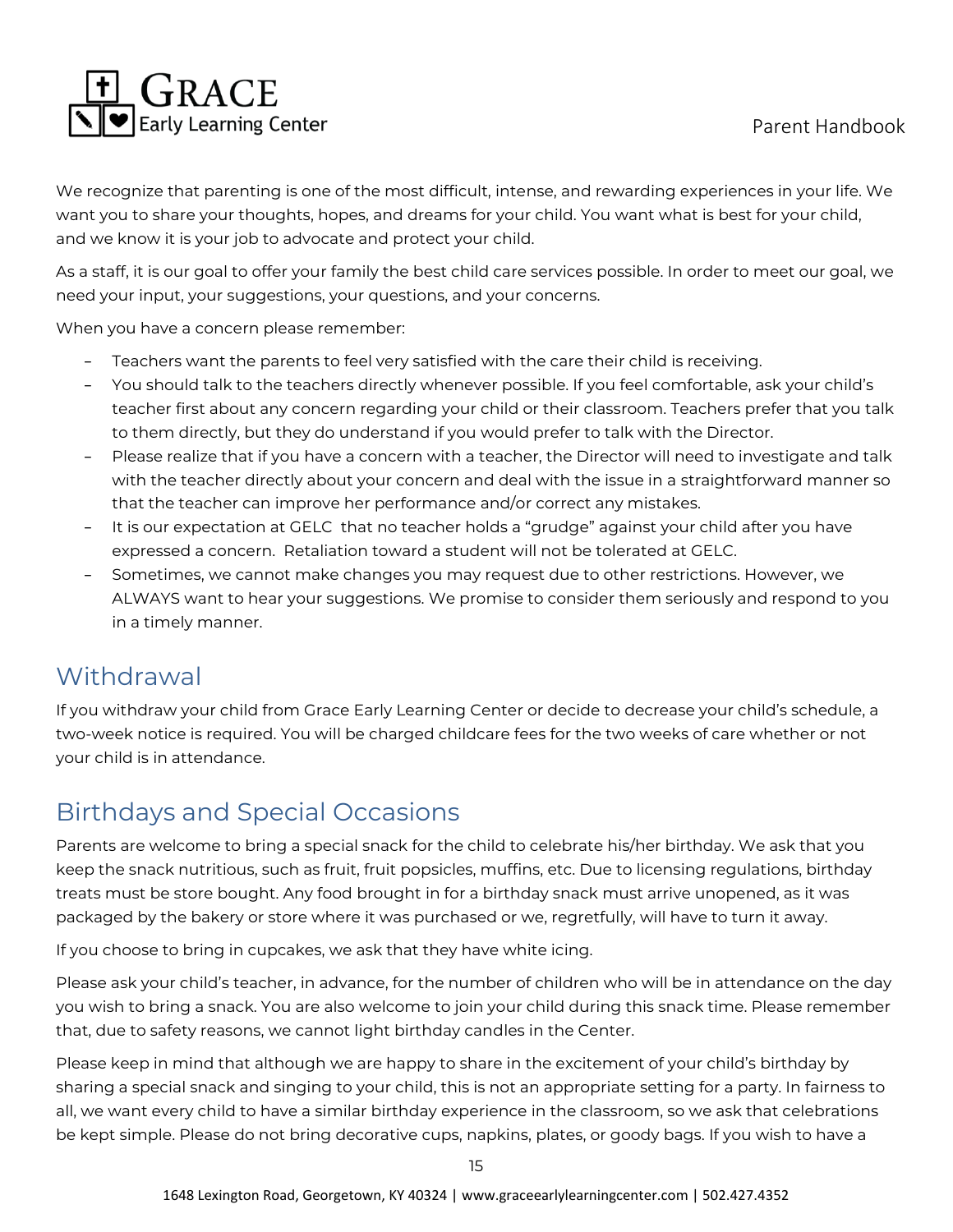

birthday party for your child, plan to do this somewhere separate from the Center or you may contact the Church to see if the facility is available for a party during hours/days when the Center is closed. If you intend to invite children from the Center, we can provide you with names and addresses (given parent permission). You may also distribute your birthday invitations through the children's take home folders with the Director's permission.

Although we appreciate a parent's kind gesture to bring in treats every now and then, we ask you to refrain from doing this for several reasons. According to state and federal regulations, we are responsible for the food provided to the children while they are at the Center. It's also important to be respectful of the wishes of other parents who do not want their child receiving 'treats' on a regular basis, or whose child may have a food allergy that excludes him/her from being able to enjoy treats. We, therefore, limit special treats or snacks to your child's birthday or last day at the Center.

# <span id="page-17-0"></span>Toilet Training

Toilet training takes place in our two-year old rooms. Once your child transitions to one of these rooms, they will start making scheduled trips to the toilet with a teacher and also be observed for cues and asked if they need to use the toilet. At no time will a child be forced to use the toilet if they refuse. Nor will a child be kept from using the toilet if they ask to go. Toilet training continues until children are three, at which point the vast majority of children will have completed this important milestone. For those children who may continue to need toilet training, our staff will work with the children until they are independent in the bathroom.

We recognize that some parents may want to start toilet training before the second birthday and some may believe that the second birthday is too soon. We hope that you will support your child's teacher in their efforts and continue the toilet training practices at home. We want to work with you as a partnership for the well-being of your child. Toilet training is an exciting and important milestone in your young child's life and, just like you, we want your child to be successful.

## <span id="page-17-1"></span>Tuition Assistance Programs

Parents needing tuition assistance should speak with the Director to get contact information for the area coordinator of the Child Care Assistance Program. S/he will determine your eligibility based on family size, work schedule, and income. Funding is typically available for low-income families and single parents.

Those who are receiving a state subsidy must adhere to all rules established by the Center and the Kentucky Department of Human Services. Parents need to make sure paperwork is completed in a timely manner and deadlines cannot be missed. If we provide any childcare that was not approved by the subsidy program, the parent(s) will be responsible for paying the full cost of care. Anyone with poor attendance will be dropped from the subsidy program because this negatively affects our reimbursement. You must also make your subsidy case worker aware of any changes in your class or work schedule, as this will affect your eligibility for childcare and payments. Again, parents are responsible to cover the use of any hours that are approved by the state.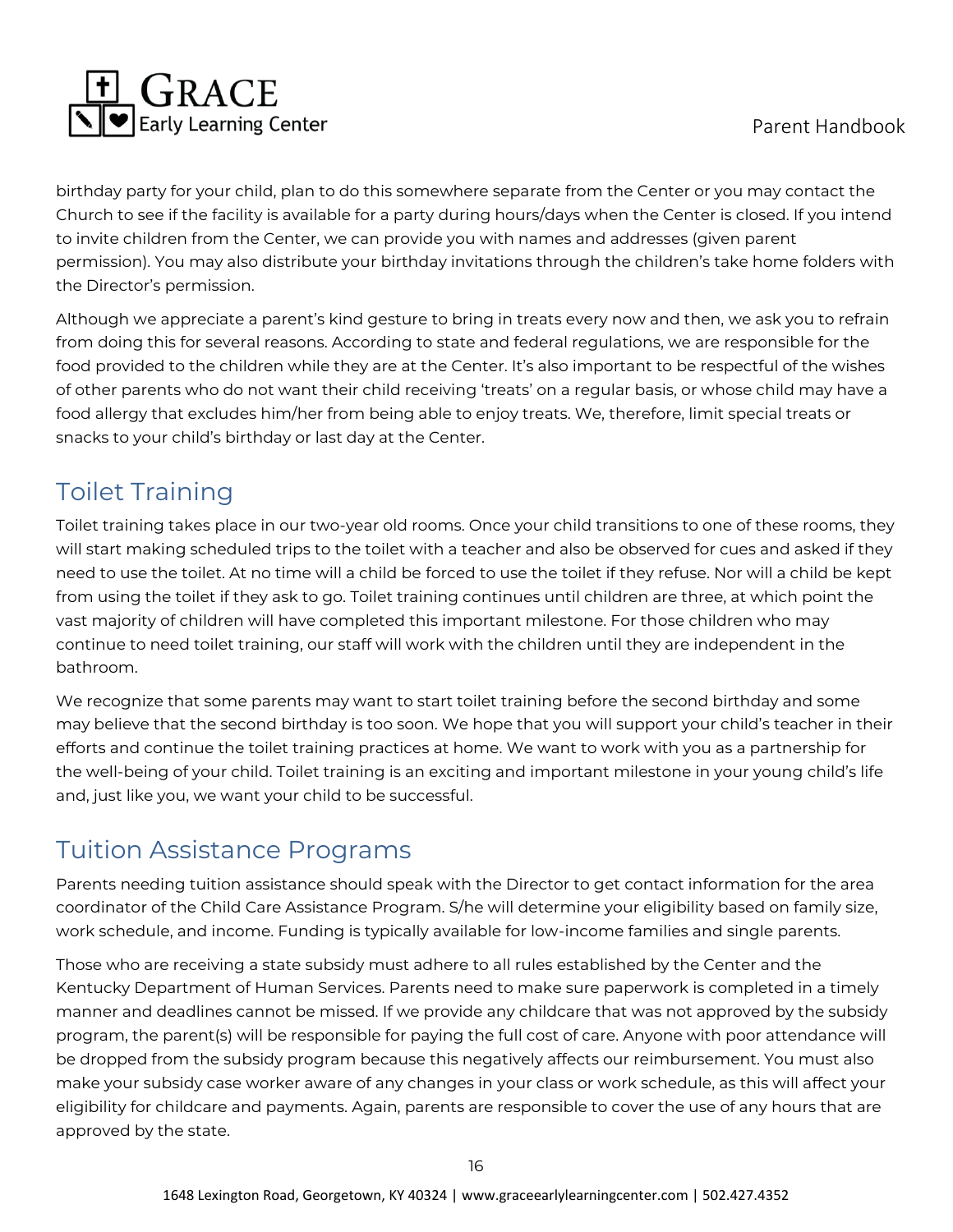

Military tuition assistance is also available for those serving in the U.S. Army or U.S. Army National Guard. Please see the Director for more information.

## <span id="page-18-0"></span>What we need from parents:

- Read the bulletin boards, notices and newsletters that are sent home. Important information is shared with you on a regular basis.
- Give your child time to adjust to childcare before leaving them here. Parents can help set a positive tone for the rest of the day by taking a few minutes in the morning to greet the teachers and help involve your child in an activity.
- Value staff members and show them common courtesy. Caregivers are more than just babysitters. We employ teachers who have training and education in child development. Show respect for their position as an important part of your child's development.
- Focus on your child when you pick him/her up. Take time to greet staff and your child and see if there is anything the teacher wishes to communicate before you leave.
- Pay your childcare fees on time. We are providing a valuable service and deserve prompt payment.
- Be respectful and support GELC policies. It is a big job for our staff to enforce all policies at all times. We need your help to uphold those policies so our time can be spent with the children instead of reviewing policies with family members.
- Make sure your children follow GELC rules. Please don't allow them to run away from you, race you in the hallways, climb on furniture, etc. Your child's safety and well-being is our primary concern.
- Make sure your child is wearing appropriate clothing. Children will get dirty in childcare. It is not realistic to send them in their best clothing and expect teachers to keep them clean. Make sure clothing is easy to remove (i.e. if your child is in the process of toilet training do not send them in overalls). All children must wear shoes with back support. No flip-flops or open back sandals will be permitted.
- Keep a sick child home. The state mandates health regulations to prevent the spread of infectious illnesses. Although it may seem inconvenient at times, these rules also keep your child from being infected by others as well. It is up to you to have a back-up plan for a child who cannot attend.
- Address concerns in a respectful way and to the appropriate person. Please do not speak negatively about staff members to others and seek to resolve your concern with the appropriate staff member.
- Try to minimize your child's time in childcare. We are here to provide a service to you and your child when you need us. However, most children have had a full day after 8-9 hours and need to re-fuel emotionally by spending time with their family. As a Christian organization, we encourage you to maximize the time you spend with your child.
- Communicate with teachers about what's going on at home.
- Make sure children get a good night's rest so they are ready for their busy day.
- GELC closes at 6:00 PM. To respect our staff and their families, please ensure all children are picked up no later than 6:00 PM.
- Most importantly, pray for our Center, our children, and our staff. We look to God every day as our strength and ask that you remember us and our facility in your daily prayers.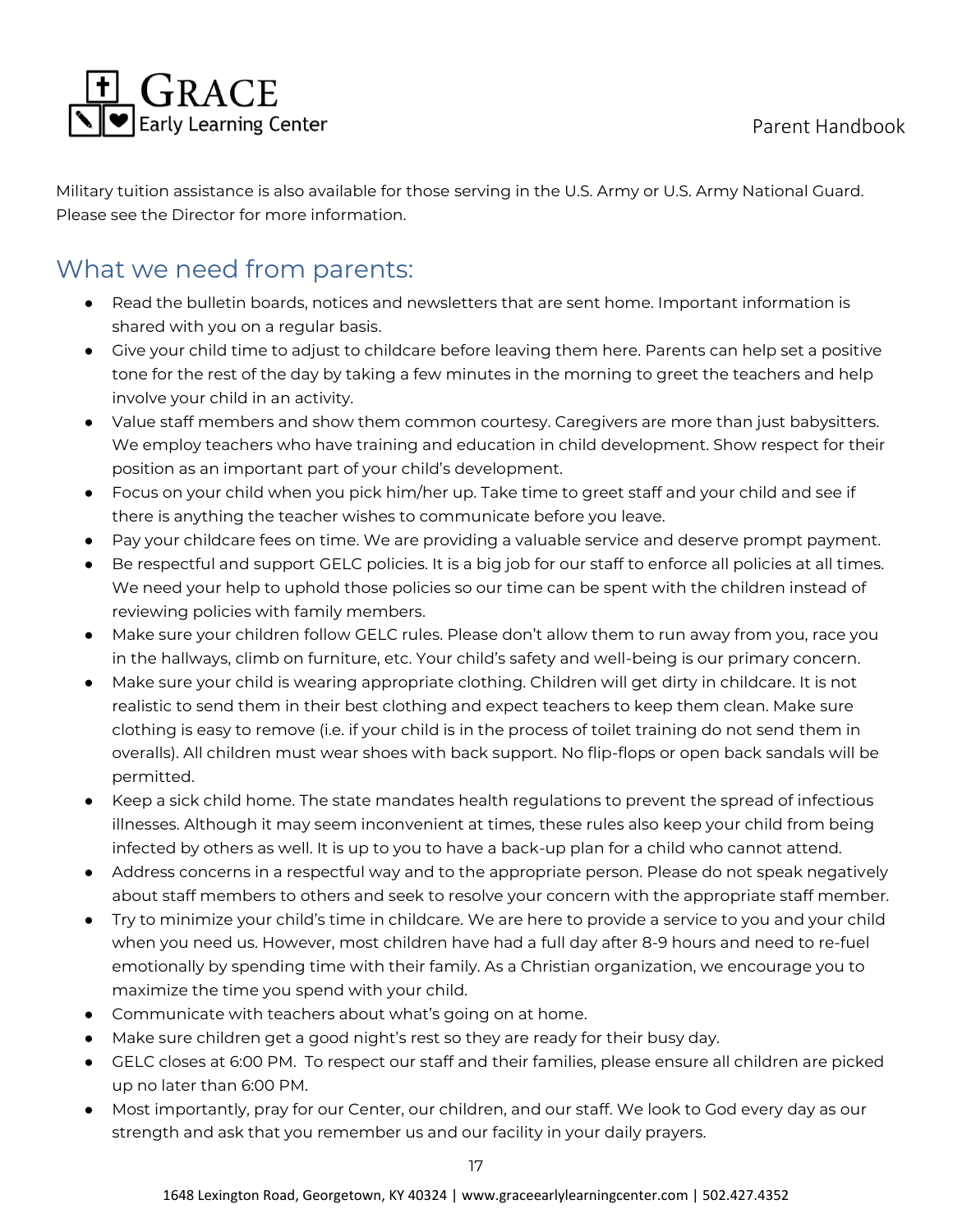

Parent Handbook

# <span id="page-19-0"></span>Questions/Concerns?

If you have any questions or concerns regarding this policy, please contact our office at 502-427-4352.

The Grace Early Learning Center Parent Handbook must be reviewed and acknowledged by all parents of students before they are permitted to be enrolled at the Center.